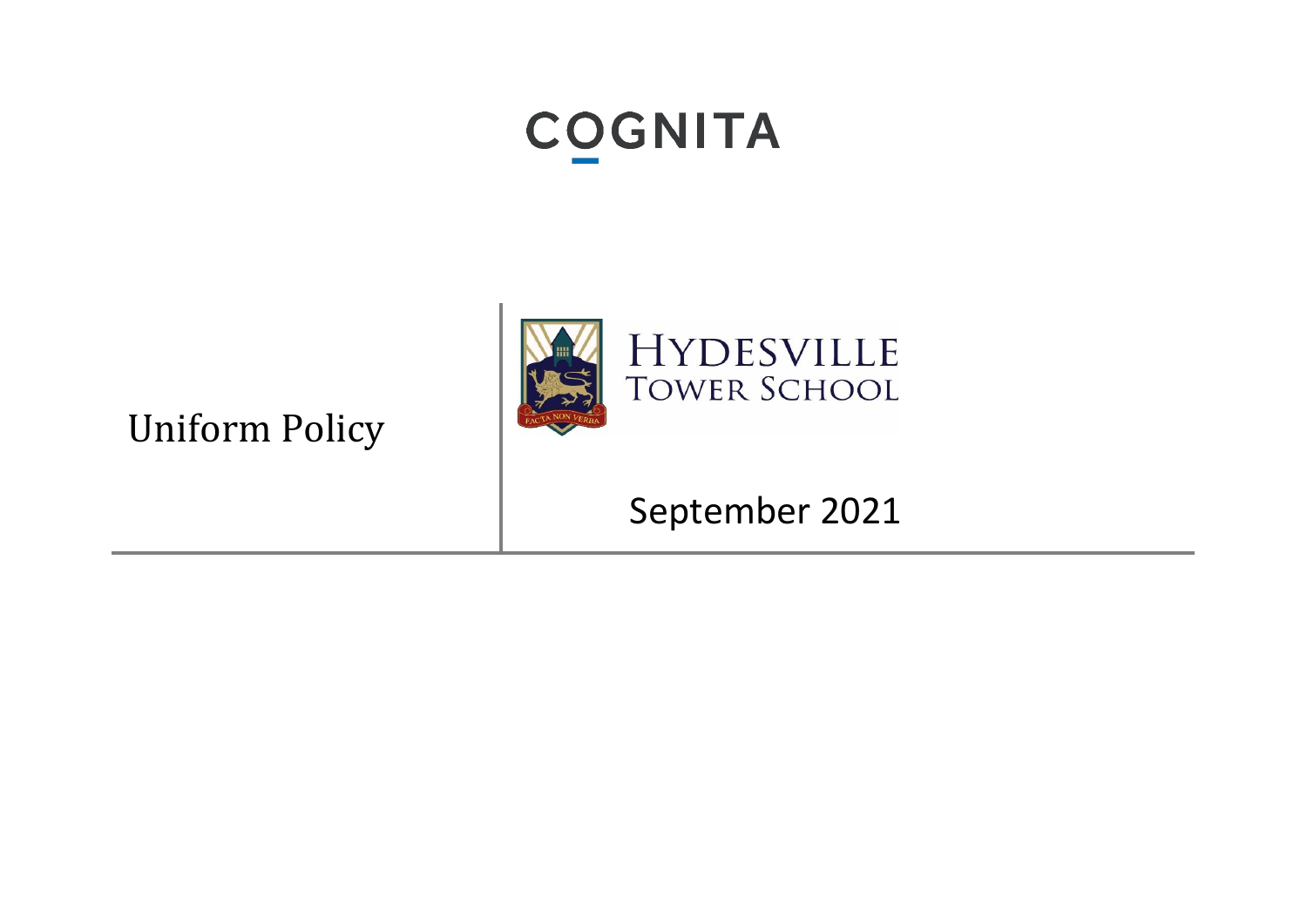## Senior School – Uniform Policy

#### Expectations

We set high expectations with clear standards on uniform to ensure that pupils look smart and take pride in their appearance. Accordingly, we require that all pupils adhere to the rules on uniform, including make-up, jewellery and hair styles. Parents are asked to support us by ensuring that their children wear the correct items, and that these items are renewed as necessary. Crested Schoolwear are our uniform suppliers, and full details of uniform are available on our website.

The Physical Education Department share the high uniform standards. It is recommended that pupils clearly label all items of their uniform and PE kit.

We make no apologies for having exceptionally high standards in this area and appreciate the continued support from home in ensuring our pupils are always well turned out. There are many benefits to having a uniform, not least that it:

- fosters a sense of belonging and spirit of teamwork amongst pupils
- instils a sense of discipline
- requires children to seek other means to express their creativity
- makes it easy to recognise those who belong to our school.

## Ordering Uniform

Our School uniform is stocked by Crested School Wear, Unit 1 Bradford Mall, Victorian Arcade, Walsall. WS1 1RE.

Uniform can be purchased instore during the following hours:

Mon – Sat (inclusive): 9.30am – 5pm

Appointments can also be made on a Saturday.

You can contact the store on 01922 276266.

Alternatively, you can shop online at [www.crestedschoolwear.co.uk](http://www.crestedschoolwear.co.uk/)

Please see our school uniform lists [here,](http://www.hydesville.com/school-uniform-details/) or by clicking on the button opposite.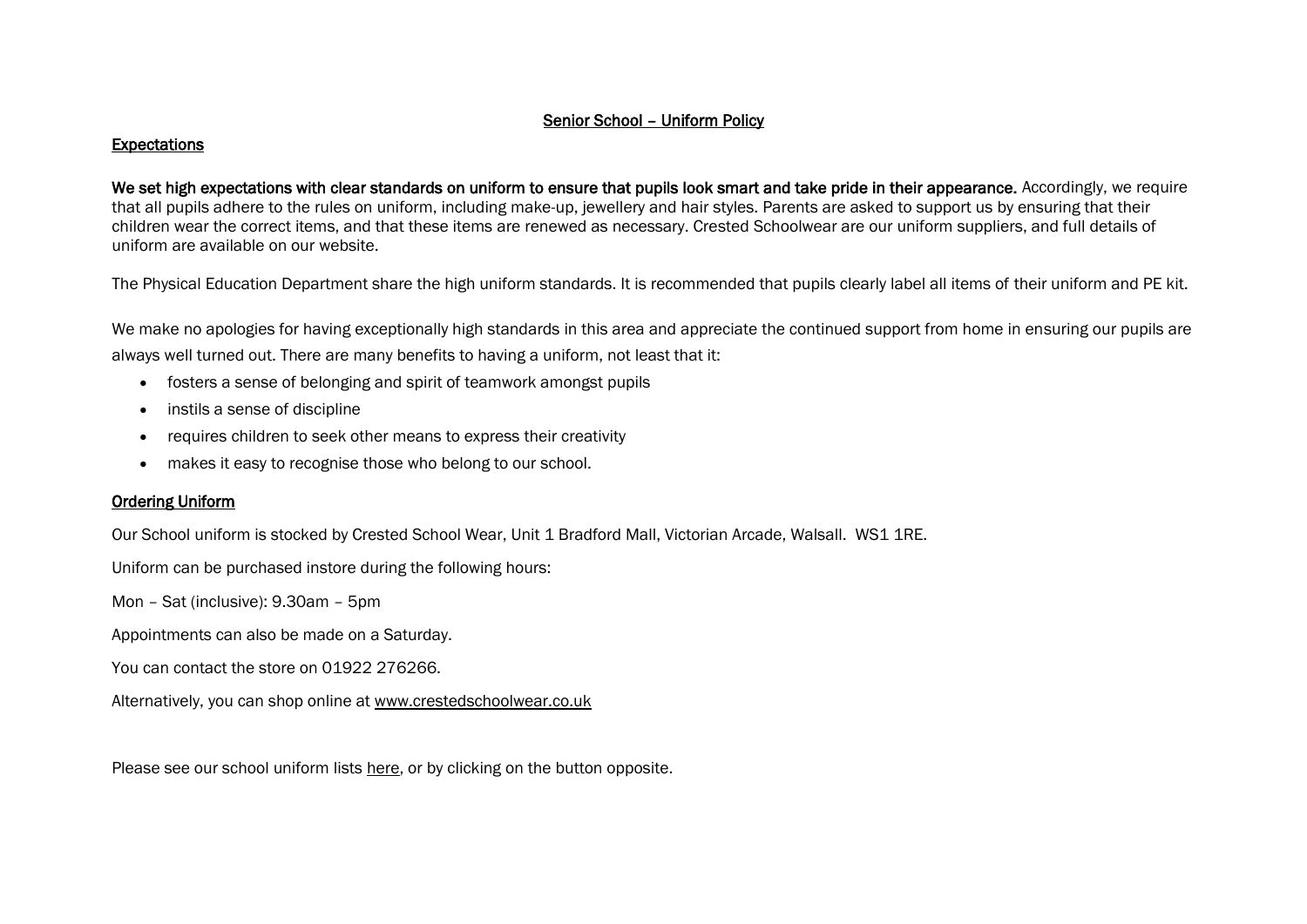## Uniform Lists

Children attending Hydesville Tower Senior School must wear the following uniform which should be well fitted and clean:

| Girls                                                                                            | <b>Boys</b>                                                      |
|--------------------------------------------------------------------------------------------------|------------------------------------------------------------------|
| School blazer with crest<br>$\bullet$                                                            | School blazer with crest                                         |
| White reverse collar blouse (no other style). Long and short                                     | White shirt. Long and short sleeved shirts both permitted.       |
| sleeved shirts both permitted.                                                                   | Charcoal grey trousers (no other shades of grey) with            |
| Kilt-style skirt in school tartan                                                                | crease/fold.                                                     |
| School jumper with crest                                                                         | School jumper with crest                                         |
| Black tights or flesh coloured tights                                                            | School tie                                                       |
| Flat black shoes (not trainers/canvas style/heels)                                               | <b>Black or charcoal socks</b>                                   |
| Boots may only be worn in snow conditions (N.B. A boot is                                        | Black leather shoes (not trainers nor canvas style)              |
| anything fitting on or above the ankle bone)                                                     | Boots may only be worn in snow conditions (N.B. A boot is        |
| Plain black or navy outdoor coat.                                                                | anything fitting on or above the ankle bone)                     |
| School blazer to be worn under outdoor coat.                                                     | Plain black or navy outdoor coat.                                |
| Black scarf, woollen hat or gloves to be worn outdoors only. No                                  | School blazer to be worn under outdoor coat.                     |
| slogans or motifs.                                                                               | Black scarf, woollen hat or gloves to be worn outdoors only. No  |
| Black trousers (from Crested school wear only) may be worn for                                   | slogans or motifs.                                               |
| religious reasons                                                                                | Black/navy/dark green turban/top knot allowed for religious rea- |
| Black/navy/dark green hijab permitted for religious reasons                                      | sons                                                             |
| NB. Outdoor garments may only be worn outside the buildings.<br>NB. No hooded jumpers permitted. | NB. Outdoor garments may only be worn outside the buildings.     |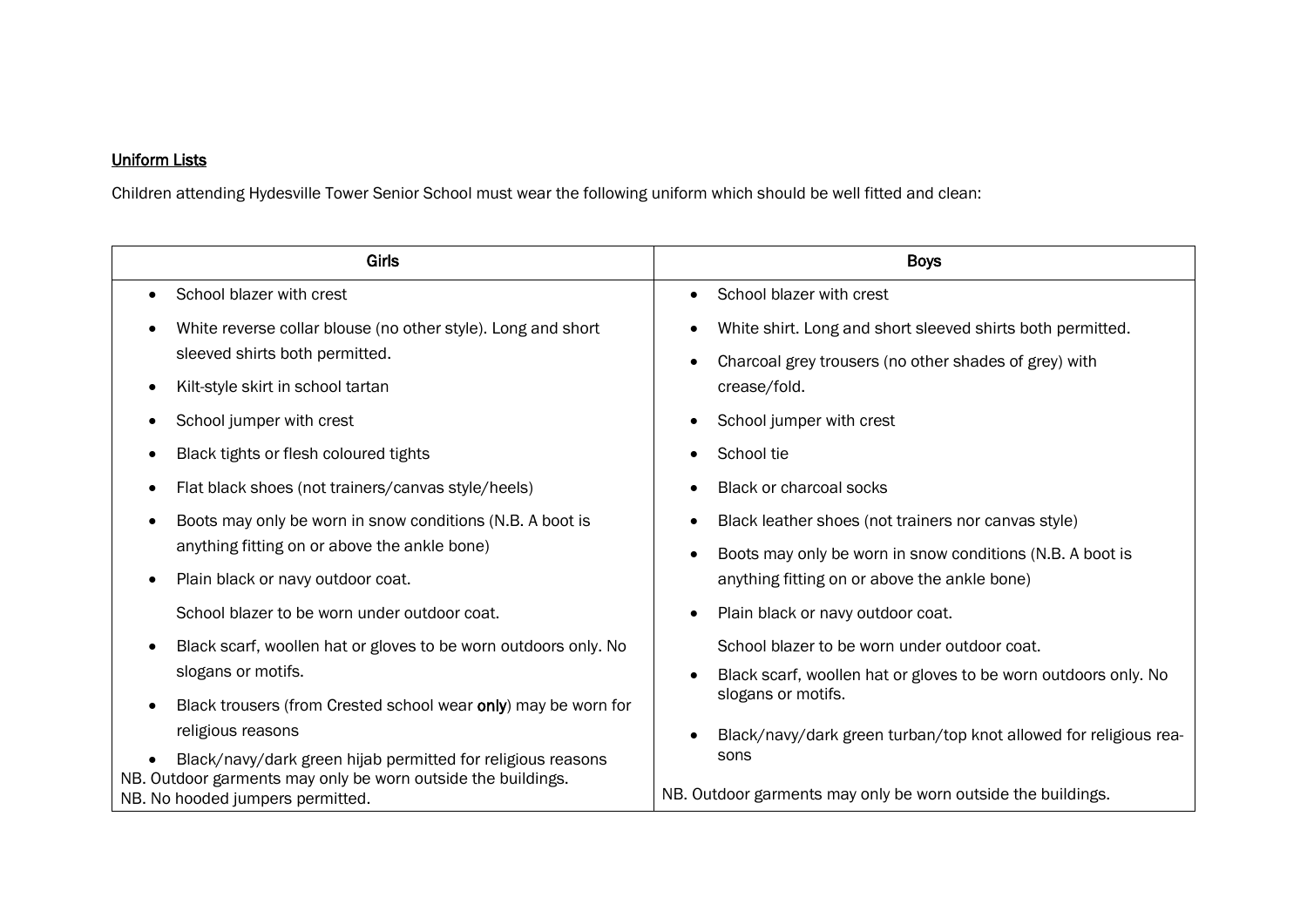NB. No hooded jumpers permitted.

## **Summer Uniform List**

Senior School Summer uniform:

| Girls - same as above except: | Boys - same as above except: |
|-------------------------------|------------------------------|
| Short sleeve blouse           | Short sleeve shirt           |
| No jumper                     | No jumper<br>$\bullet$       |
| White ankle socks             |                              |
| Flesh coloured tights         |                              |

## PE & Games Kit

The PE and Games kit for Senior pupils is as follows:

| <b>Girls</b>                                      | <b>Boys</b>                         |
|---------------------------------------------------|-------------------------------------|
| Branded polo top<br>٠                             | Branded polo top                    |
| Branded skort or shorts<br>$\bullet$              | <b>Branded sports shorts</b>        |
| Branded track top and trousers<br>$\bullet$       | Branded track top and trousers      |
| Plain navy football socks<br>$\bullet$            | Plain navy football socks           |
| White ankle socks<br>$\bullet$                    | White ankle socks                   |
| Plain black or navy swimming costume<br>$\bullet$ | Plain black or navy swimming trunks |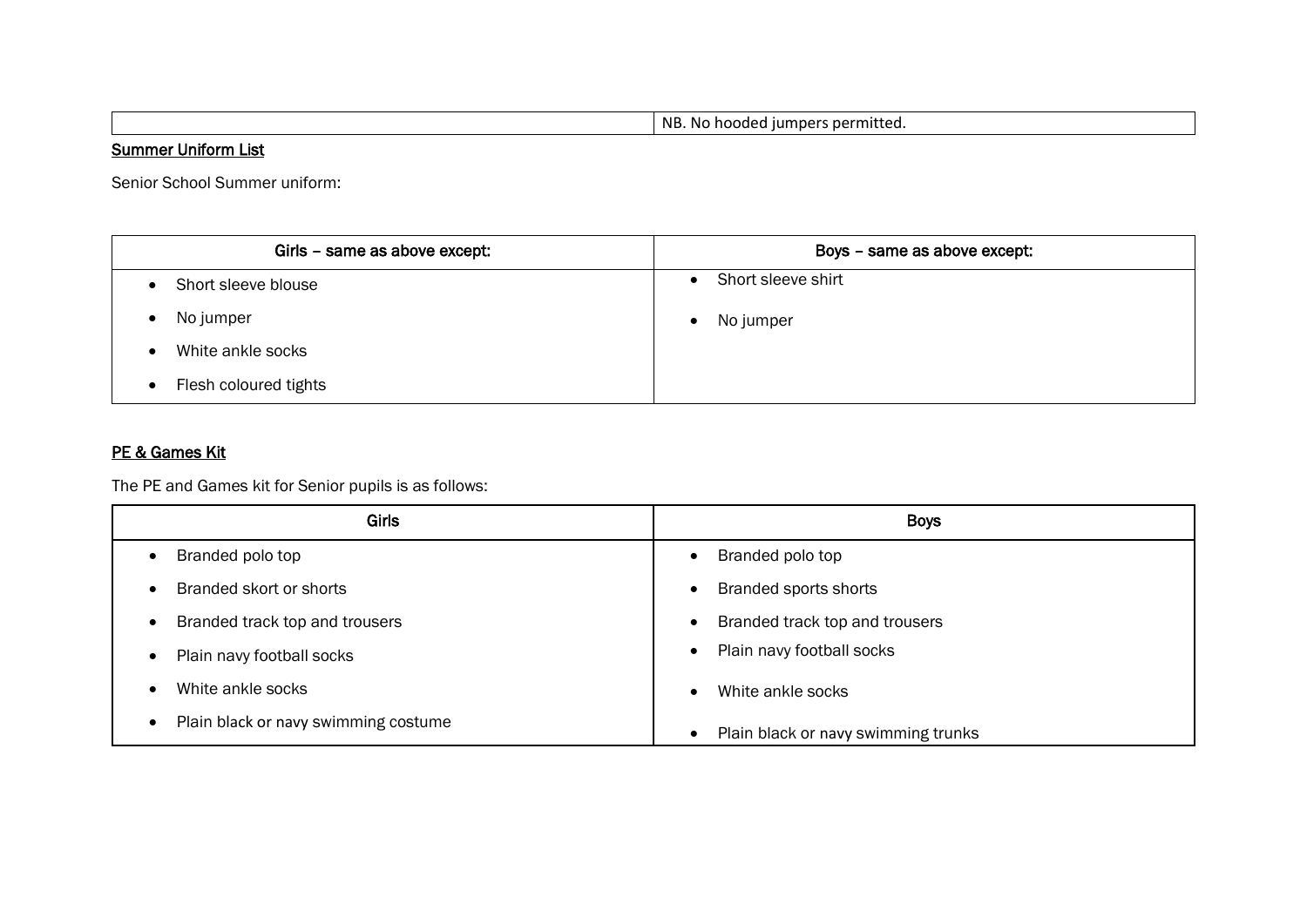| Branded house swimming hat available to purchase from the<br>$\bullet$<br>School office and available in House colours. (Swimming takes<br>place in the curriculum runs from January-April) | Branded house swimming hat available to purchase from the<br>School office and available in House colours. (Swimming takes<br>place in the curriculum runs from January-April) |
|---------------------------------------------------------------------------------------------------------------------------------------------------------------------------------------------|--------------------------------------------------------------------------------------------------------------------------------------------------------------------------------|
| Shin pads and gum shield                                                                                                                                                                    | Shin pads and gum shield                                                                                                                                                       |
| Predominantly white trainers                                                                                                                                                                | Predominantly white trainers                                                                                                                                                   |
| Predominantly white or black astroturf trainers                                                                                                                                             | Predominantly white or black astroturf trainers                                                                                                                                |
| School branded PE rucksack                                                                                                                                                                  |                                                                                                                                                                                |
| Branded multi-layer half zip top (optional)                                                                                                                                                 | School branded PE rucksack                                                                                                                                                     |
|                                                                                                                                                                                             | Branded multi-layer half zip top (optional)                                                                                                                                    |

#### Additional items (both boys and girls):

- Predominantly black school bag (portfolio style or rucksack, no handbags)
- Glass perfume bottles and aerosols are not permitted on the school premises. Only roll-on deodorant or plastic bottled sprays are permitted.
- No air pods/earphones to be worn on the school site.

## **Jewellery**

- One single small stud in each ear is permitted; the stud must be worn in the lower part of the ear lobe and should be removed for PE lessons. Pupils wearing other visible piercings will be expected to remove them. No other piercings are permitted.
- No other jewellery is allowed other than a single wristwatch, a religious bangle or a religious chain worn under the shirt/blouse.
- Smart watches and Fitbits are not permitted in school. Pupils will be expected to remove them.
- A maximum of 5 small, discreet, school related badges may be worn on the blazer lapel.